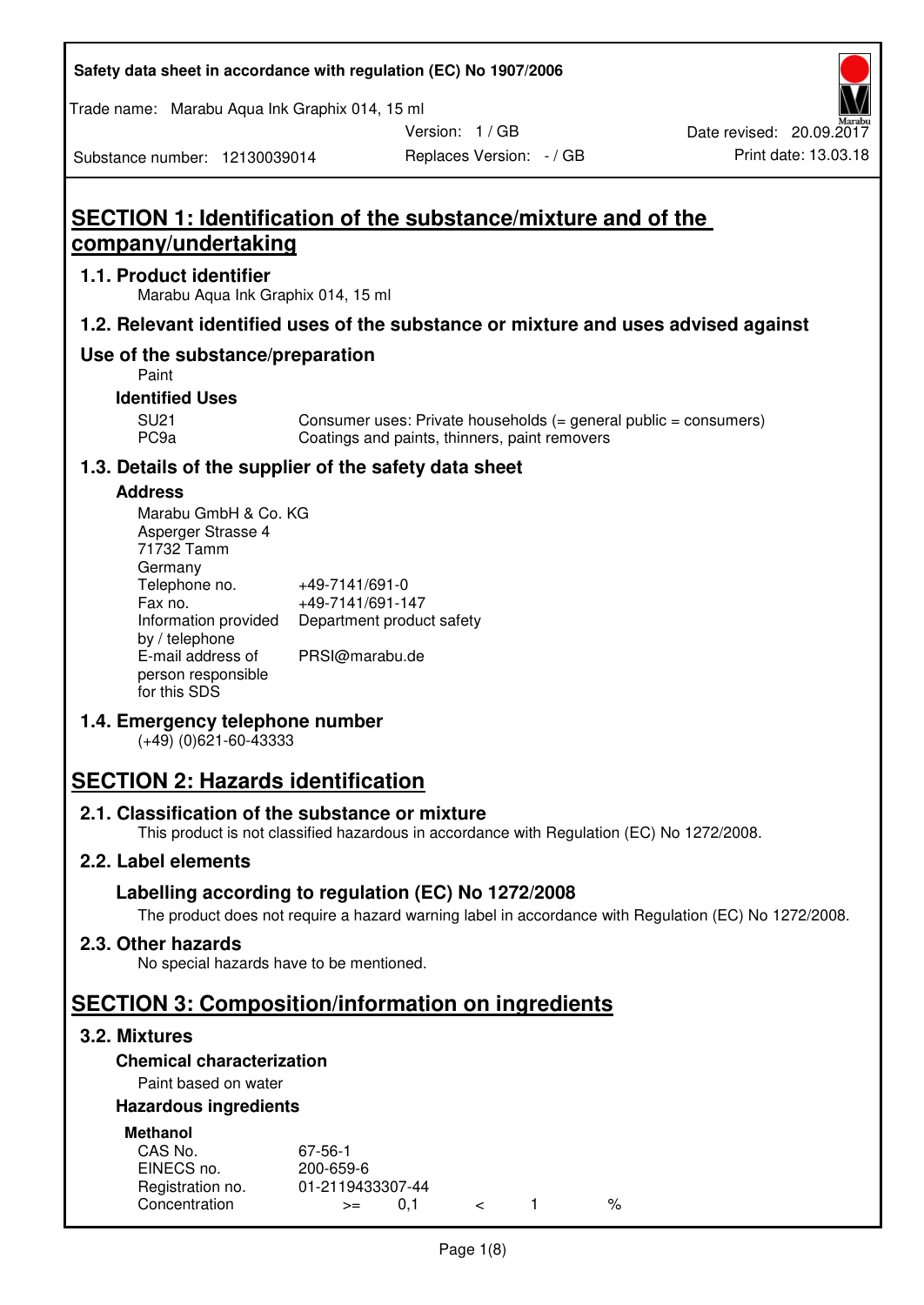|                               |                                                                           | Safety data sheet in accordance with regulation (EC) No 1907/2006                            |                                                                                                            |
|-------------------------------|---------------------------------------------------------------------------|----------------------------------------------------------------------------------------------|------------------------------------------------------------------------------------------------------------|
|                               | Trade name: Marabu Aqua Ink Graphix 014, 15 ml                            |                                                                                              |                                                                                                            |
|                               |                                                                           | Version: 1 / GB                                                                              | Date revised: 20.09.2017                                                                                   |
| Substance number: 12130039014 |                                                                           | Replaces Version: - / GB                                                                     | Print date: 13.03.18                                                                                       |
|                               | Classification (Regulation (EC) No. 1272/2008)                            |                                                                                              |                                                                                                            |
|                               | Flam. Liq. 2                                                              | H <sub>225</sub>                                                                             |                                                                                                            |
|                               | Acute Tox. 3<br>Acute Tox. 3                                              | H331<br>H311                                                                                 |                                                                                                            |
|                               | Acute Tox. 3                                                              | H301                                                                                         |                                                                                                            |
|                               | STOT SE <sub>1</sub>                                                      | H370                                                                                         |                                                                                                            |
|                               | Concentration limits (Regulation (EC) No. 1272/2008)                      |                                                                                              |                                                                                                            |
|                               | STOT SE 2<br>STOT SE 1                                                    | H371<br>$>= 3 < 10$<br>H370<br>$>= 10$                                                       |                                                                                                            |
|                               | <b>SECTION 4: First aid measures</b>                                      |                                                                                              |                                                                                                            |
|                               | 4.1. Description of first aid measures                                    |                                                                                              |                                                                                                            |
| After skin contact            |                                                                           |                                                                                              |                                                                                                            |
|                               |                                                                           | Wash with plenty of water and soap. Do NOT use solvents or thinners.                         |                                                                                                            |
| After eye contact             |                                                                           |                                                                                              |                                                                                                            |
|                               |                                                                           |                                                                                              | Separate eyelids, wash the eyes thoroughly with water (15 min.). In case of irritation consult an oculist. |
| <b>After ingestion</b>        |                                                                           |                                                                                              |                                                                                                            |
| medical treatment.            |                                                                           |                                                                                              | Rinse mouth thoroughly with water. If larger amounts are swallowed or in the event of symptoms take        |
|                               | Until now no symptoms known so far.                                       | 4.2. Most important symptoms and effects, both acute and delayed                             |                                                                                                            |
|                               |                                                                           | 4.3. Indication of any immediate medical attention and special treatment needed              |                                                                                                            |
|                               | Hints for the physician / treatment                                       |                                                                                              |                                                                                                            |
| Treat symptomatically         |                                                                           |                                                                                              |                                                                                                            |
|                               | <b>SECTION 5: Firefighting measures</b>                                   |                                                                                              |                                                                                                            |
| 5.1. Extinguishing media      |                                                                           |                                                                                              |                                                                                                            |
|                               | Suitable extinguishing media<br>Carbon dioxide, Foam, Sand, Water         |                                                                                              |                                                                                                            |
| black smoke                   |                                                                           | 5.2. Special hazards arising from the substance or mixture                                   | In the event of fire the following can be released: Carbon monoxide (CO); Carbon dioxide (CO2); dense      |
| 5.3. Advice for firefighters  |                                                                           |                                                                                              |                                                                                                            |
| <b>Other information</b>      |                                                                           |                                                                                              |                                                                                                            |
|                               |                                                                           | Collect contaminated fire-fighting water separately, must not be discharged into the drains. |                                                                                                            |
|                               | <b>SECTION 6: Accidental release measures</b>                             |                                                                                              |                                                                                                            |
|                               | No particular measures required.                                          | 6.1. Personal precautions, protective equipment and emergency procedures                     |                                                                                                            |
|                               | <b>6.2. Environmental precautions</b><br>No particular measures required. |                                                                                              |                                                                                                            |
|                               | Clean preferably with a detergent - avoid use of solvents.                | 6.3. Methods and material for containment and cleaning up                                    |                                                                                                            |
|                               | 6.4. Reference to other sections                                          |                                                                                              |                                                                                                            |

٦

 $\mathsf{r}$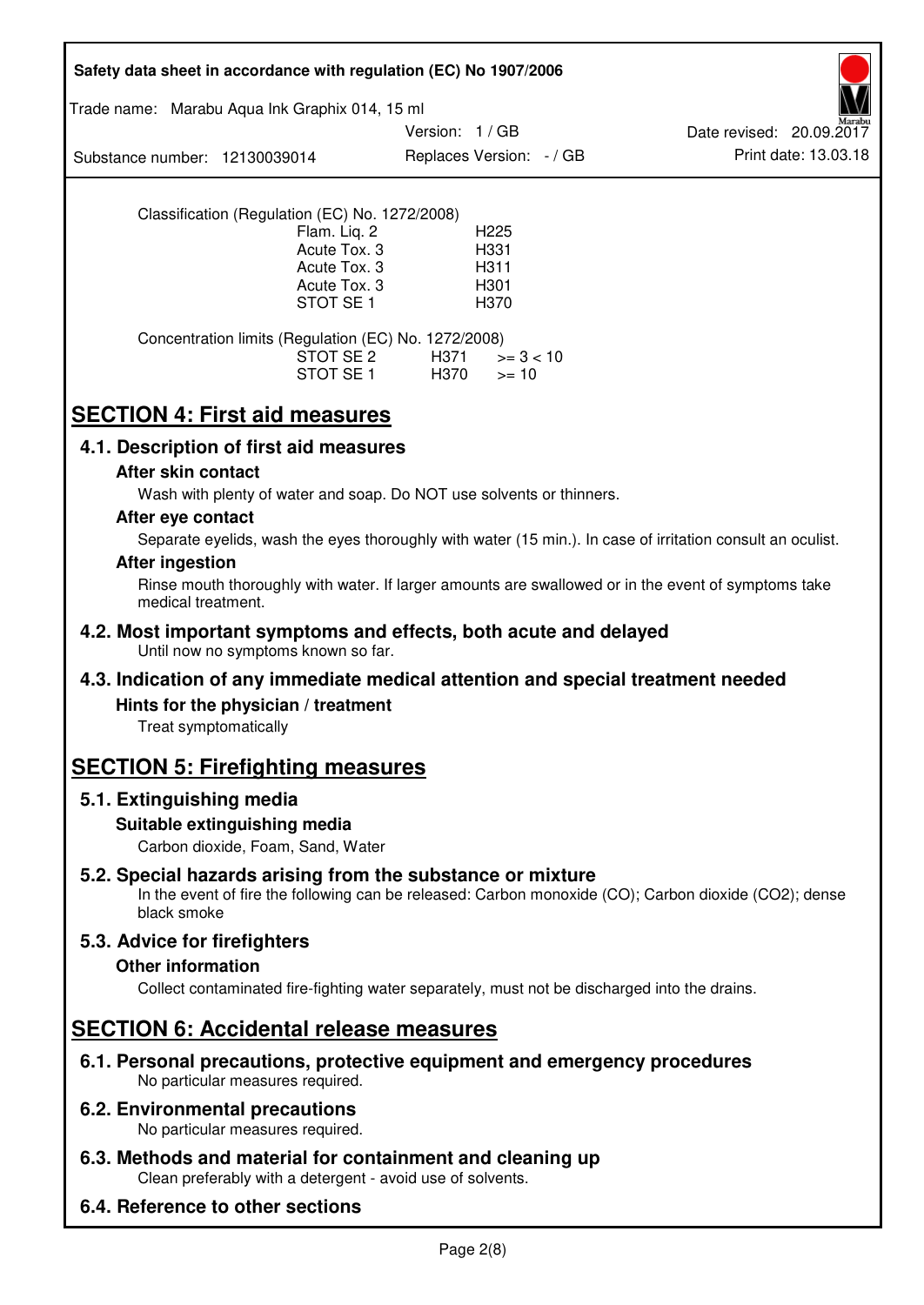| Safety data sheet in accordance with regulation (EC) No 1907/2006                                                                                                                                                                                                                                                   |                          |                          |
|---------------------------------------------------------------------------------------------------------------------------------------------------------------------------------------------------------------------------------------------------------------------------------------------------------------------|--------------------------|--------------------------|
| Trade name: Marabu Aqua Ink Graphix 014, 15 ml                                                                                                                                                                                                                                                                      |                          |                          |
|                                                                                                                                                                                                                                                                                                                     | Version: 1 / GB          | Date revised: 20.09.2017 |
| Substance number: 12130039014                                                                                                                                                                                                                                                                                       | Replaces Version: - / GB | Print date: 13.03.18     |
| Information regarding Safe handling, see Section 7. Information regarding personal protective measures,<br>see Section 8. Information regarding waste disposal, see Section 13.<br><b>SECTION 7: Handling and storage</b>                                                                                           |                          |                          |
| 7.1. Precautions for safe handling                                                                                                                                                                                                                                                                                  |                          |                          |
| <b>Advice on safe handling</b>                                                                                                                                                                                                                                                                                      |                          |                          |
| Avoid skin and eye contact. Smoking, eating and drinking shall be prohibited in application area.<br>Advice on protection against fire and explosion<br>No special measures required.                                                                                                                               |                          |                          |
| 7.2. Conditions for safe storage, including any incompatibilities                                                                                                                                                                                                                                                   |                          |                          |
| Requirements for storage rooms and vessels<br>Store in frostfree conditions.<br>Storage class according to TRGS 510                                                                                                                                                                                                 |                          |                          |
| Storage class according to<br>12<br><b>TRGS 510</b>                                                                                                                                                                                                                                                                 | Non-combustible liquids  |                          |
| 7.3. Specific end use(s)<br>Paint                                                                                                                                                                                                                                                                                   |                          |                          |
| <b>SECTION 8: Exposure controls/personal protection</b>                                                                                                                                                                                                                                                             |                          |                          |
| 8.1. Control parameters                                                                                                                                                                                                                                                                                             |                          |                          |
| <b>Other information</b>                                                                                                                                                                                                                                                                                            |                          |                          |
| There are not known any further control parameters.                                                                                                                                                                                                                                                                 |                          |                          |
| 8.2. Exposure controls                                                                                                                                                                                                                                                                                              |                          |                          |
| <b>Exposure controls</b>                                                                                                                                                                                                                                                                                            |                          |                          |
| Provide adequate ventilation.                                                                                                                                                                                                                                                                                       |                          |                          |
| <b>Respiratory protection</b>                                                                                                                                                                                                                                                                                       |                          |                          |
| Not necessary.                                                                                                                                                                                                                                                                                                      |                          |                          |
| <b>Hand protection</b>                                                                                                                                                                                                                                                                                              |                          |                          |
| Not necessary.<br>In case of intensive contact wear protective gloves.<br>There is no one glove material or combination of materials that will give unlimited resistance to any<br>individual or combination of chemicals.                                                                                          |                          |                          |
| For prolonged or repeated handling nitrile rubber gloves with textile undergloves are required.<br>Material thickness<br>$\, > \,$<br>Breakthrough time<br>$\,<\,$                                                                                                                                                  | 0,5<br>mm<br>30<br>min   |                          |
| The breakthrough time must be greater than the end use time of the product.<br>The instructions and information provided by the glove manufacturer on use, storage, maintenance and<br>replacement must be followed.                                                                                                |                          |                          |
| Gloves should be replaced regularly and if there is any sign of damage to the glove material.<br>Always ensure that gloves are free from defects and that they are stored and used correctly.<br>The performance or effectiveness of the glove may be reduced by physical/ chemical damage and poor<br>maintenance. |                          |                          |
| Barrier creams may help to protect the exposed areas of the skin, they should however not be applied<br>once exposure has occurred.                                                                                                                                                                                 |                          |                          |
| Eye protection                                                                                                                                                                                                                                                                                                      |                          |                          |
| Not necessary.                                                                                                                                                                                                                                                                                                      |                          |                          |
| <b>Body protection</b>                                                                                                                                                                                                                                                                                              |                          |                          |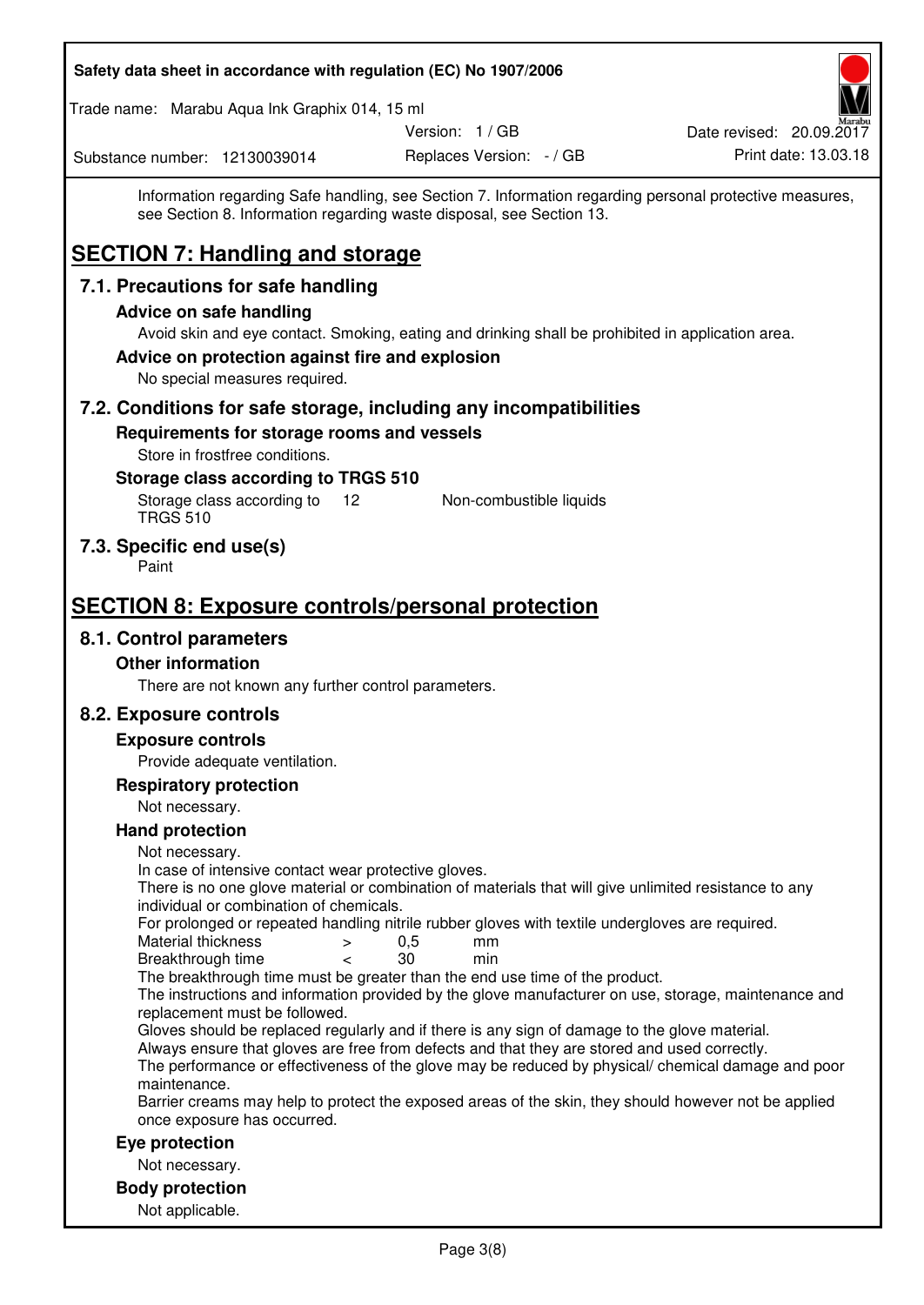| Form<br><b>Colour</b><br><b>Odour</b><br><b>Odour threshold</b><br>Remarks<br><b>Melting point</b><br>Remarks<br><b>Freezing point</b> | liquid<br>coloured<br>odourless<br>No data available<br>not determined |                   |
|----------------------------------------------------------------------------------------------------------------------------------------|------------------------------------------------------------------------|-------------------|
|                                                                                                                                        |                                                                        |                   |
|                                                                                                                                        |                                                                        |                   |
|                                                                                                                                        |                                                                        |                   |
|                                                                                                                                        |                                                                        |                   |
|                                                                                                                                        |                                                                        |                   |
|                                                                                                                                        |                                                                        |                   |
|                                                                                                                                        |                                                                        |                   |
|                                                                                                                                        |                                                                        |                   |
| Remarks                                                                                                                                | not determined                                                         |                   |
| Initial boiling point and boiling range                                                                                                |                                                                        |                   |
| Value                                                                                                                                  | 100<br>appr.<br>1.013<br>hPa                                           | °C                |
| Pressure<br>Source                                                                                                                     | Literature value                                                       |                   |
| <b>Flash point</b>                                                                                                                     |                                                                        |                   |
| Remarks                                                                                                                                | Not applicable                                                         |                   |
| Evaporation rate (ether $= 1$ ) :                                                                                                      |                                                                        |                   |
| Remarks                                                                                                                                | not determined                                                         |                   |
| <b>Flammability (solid, gas)</b>                                                                                                       |                                                                        |                   |
| Not applicable                                                                                                                         |                                                                        |                   |
| Upper/lower flammability or explosive limits                                                                                           |                                                                        |                   |
| Remarks                                                                                                                                | not determined                                                         |                   |
| Vapour pressure                                                                                                                        |                                                                        |                   |
| Value                                                                                                                                  | 23<br>appr.                                                            | hPa               |
| Temperature                                                                                                                            | 20<br>°C                                                               |                   |
| Method                                                                                                                                 | Value taken from the literature                                        |                   |
| <b>Vapour density</b>                                                                                                                  |                                                                        |                   |
| Remarks                                                                                                                                | not determined                                                         |                   |
| <b>Density</b>                                                                                                                         |                                                                        |                   |
| Value                                                                                                                                  | 1,01<br>°C                                                             | g/cm <sup>3</sup> |
| Temperature<br>Method                                                                                                                  | 20<br>DIN EN ISO 2811                                                  |                   |
| Solubility in water                                                                                                                    |                                                                        |                   |
| Remarks                                                                                                                                | miscible                                                               |                   |
|                                                                                                                                        |                                                                        |                   |
| Ignition temperature<br>Remarks                                                                                                        | not determined                                                         |                   |
|                                                                                                                                        |                                                                        |                   |
| <b>Viscosity</b><br>Remarks                                                                                                            |                                                                        |                   |
| Remarks                                                                                                                                | not determined                                                         |                   |
| 9.2. Other information                                                                                                                 |                                                                        |                   |

Trade name: Marabu Aqua Ink Graphix 014, 15 ml

Substance number: 12130039014

Version: 1 / GB



# **SECTION 10: Stability and reactivity**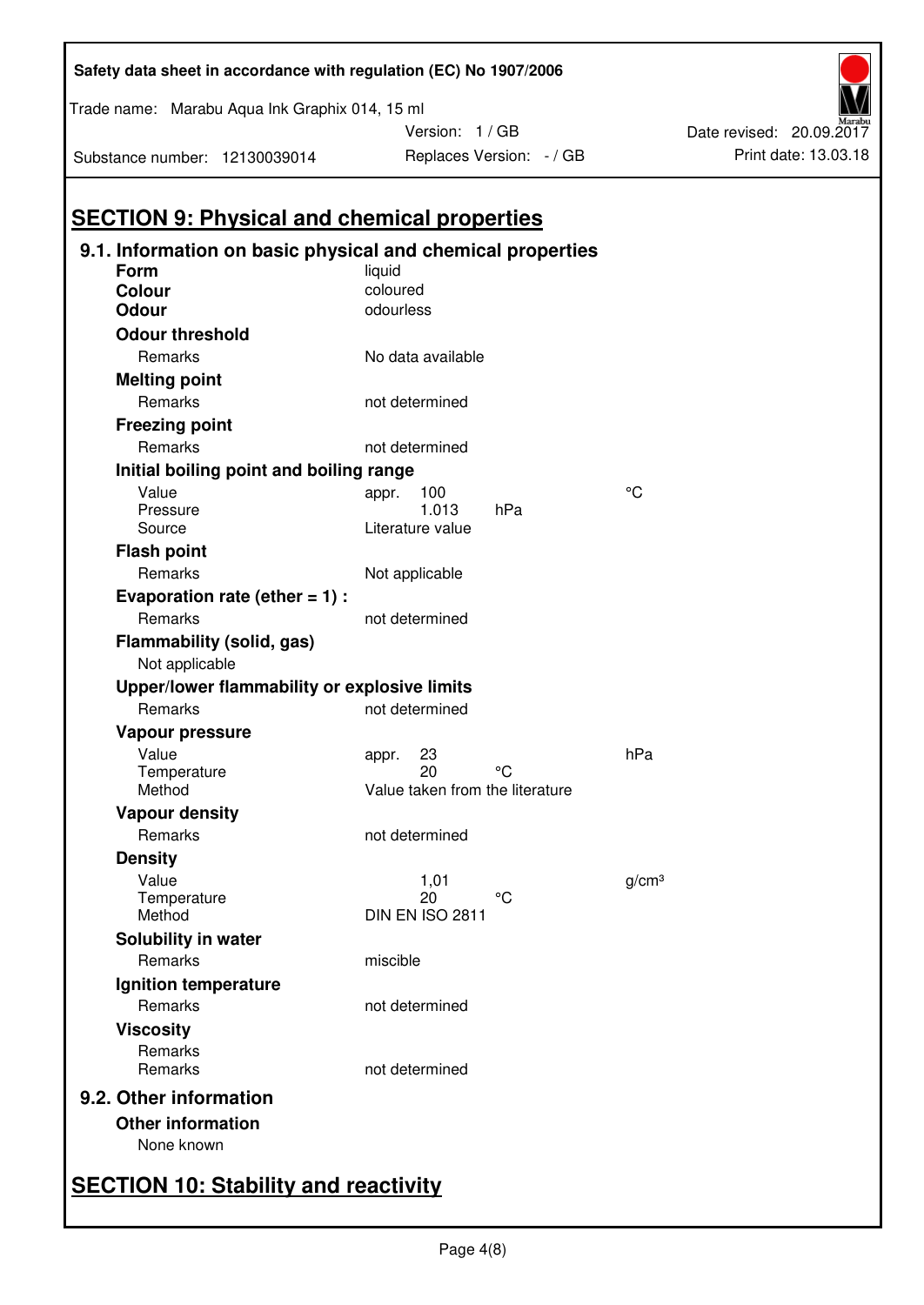| Safety data sheet in accordance with regulation (EC) No 1907/2006                    |                                                                                                    |                          |
|--------------------------------------------------------------------------------------|----------------------------------------------------------------------------------------------------|--------------------------|
| Trade name: Marabu Aqua Ink Graphix 014, 15 ml                                       |                                                                                                    |                          |
|                                                                                      | Version: 1 / GB                                                                                    | Date revised: 20.09.2017 |
| Substance number: 12130039014                                                        | Replaces Version: - / GB                                                                           | Print date: 13.03.18     |
| 10.1. Reactivity<br>None                                                             |                                                                                                    |                          |
| 10.2. Chemical stability<br>No hazardous reactions known.                            |                                                                                                    |                          |
| 10.3. Possibility of hazardous reactions<br>No hazardous reactions known.            |                                                                                                    |                          |
| 10.4. Conditions to avoid<br>No hazardous reactions known.                           |                                                                                                    |                          |
| 10.5. Incompatible materials<br>None                                                 |                                                                                                    |                          |
| 10.6. Hazardous decomposition products<br>No hazardous decomposition products known. |                                                                                                    |                          |
| <b>SECTION 11: Toxicological information</b>                                         |                                                                                                    |                          |
| 11.1. Information on toxicological effects                                           |                                                                                                    |                          |
| <b>Acute inhalational toxicity</b>                                                   |                                                                                                    |                          |
| Remarks                                                                              | Based on available data, the classification criteria are not met.                                  |                          |
| <b>Skin corrosion/irritation</b>                                                     |                                                                                                    |                          |
| Remarks                                                                              | Based on available data, the classification criteria are not met.                                  |                          |
| Serious eye damage/irritation                                                        |                                                                                                    |                          |
| Remarks                                                                              | Based on available data, the classification criteria are not met.                                  |                          |
| <b>Sensitization</b>                                                                 |                                                                                                    |                          |
| Remarks                                                                              | Based on available data, the classification criteria are not met.                                  |                          |
| <b>Mutagenicity</b>                                                                  |                                                                                                    |                          |
| Remarks                                                                              | Based on available data, the classification criteria are not met.                                  |                          |
| <b>Reproductive toxicity</b>                                                         |                                                                                                    |                          |
| Remarks                                                                              | Based on available data, the classification criteria are not met.                                  |                          |
| Carcinogenicity                                                                      |                                                                                                    |                          |
| Remarks                                                                              | Based on available data, the classification criteria are not met.                                  |                          |
| <b>Specific Target Organ Toxicity (STOT)</b>                                         |                                                                                                    |                          |
|                                                                                      |                                                                                                    |                          |
| Single exposure<br><b>Remarks</b>                                                    | Based on available data, the classification criteria are not met.                                  |                          |
| <b>Repeated exposure</b>                                                             |                                                                                                    |                          |
| Remarks                                                                              | Based on available data, the classification criteria are not met.                                  |                          |
| <b>Aspiration hazard</b>                                                             |                                                                                                    |                          |
|                                                                                      | Based on available data, the classification criteria are not met.                                  |                          |
| <b>Experience in practice</b>                                                        |                                                                                                    |                          |
| risk to health can be expected.                                                      | Provided all the recommended protective and safety precautions are taken, experience shows that no |                          |
| <b>Other information</b>                                                             |                                                                                                    |                          |
| There are no data available on the mixture itself.<br>1272/2008.                     | The mixture has been assessed following the additivity method of the GHS/CLP Regulation (EC) No    |                          |
| <b>SECTION 12: Ecological information</b>                                            |                                                                                                    |                          |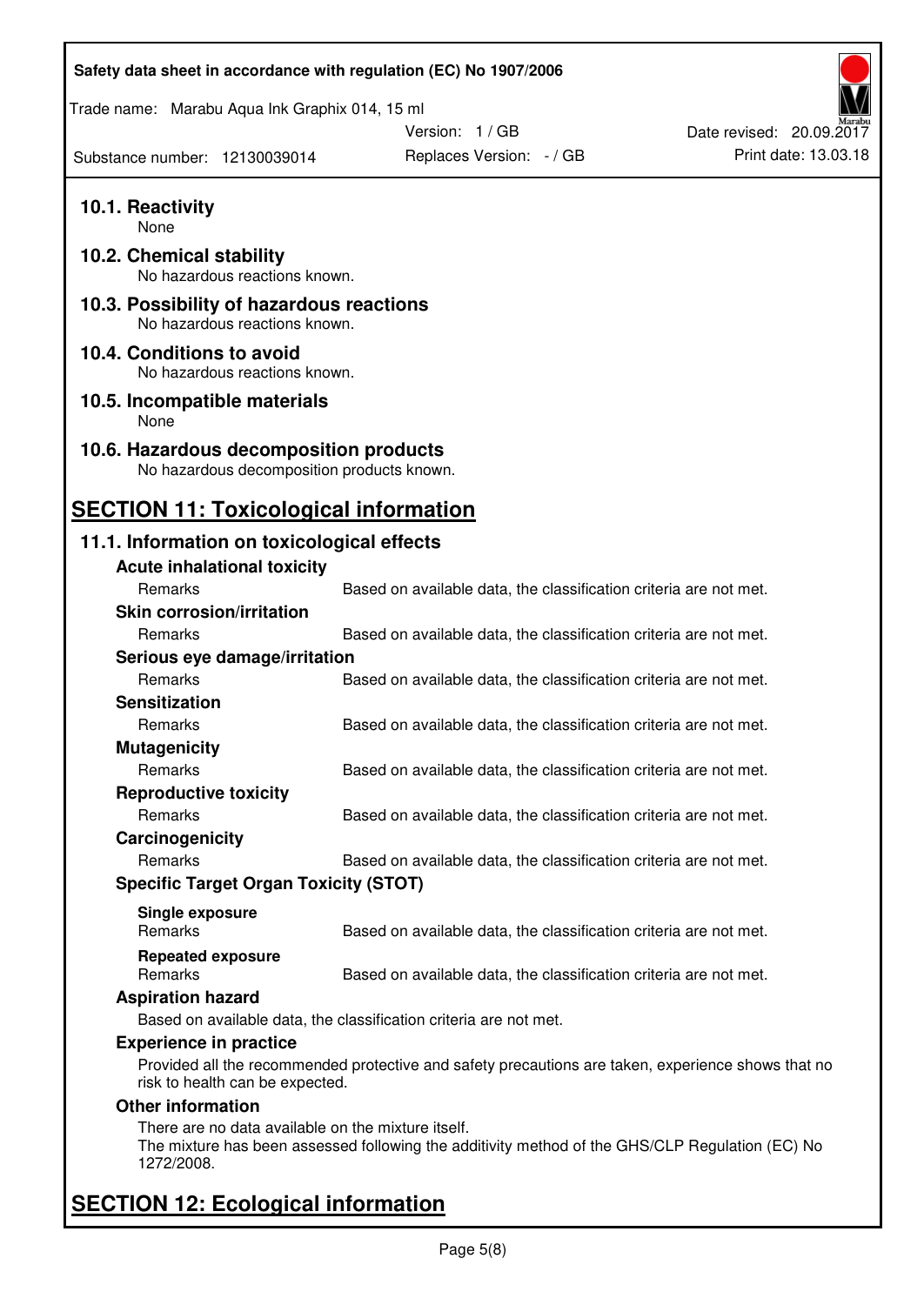Trade name: Marabu Aqua Ink Graphix 014, 15 ml

Version: 1 / GB

Substance number: 12130039014

Replaces Version: - / GB Print date: 13.03.18 Date revised: 20.09.2017

#### **12.1. Toxicity**

#### **General information**

There are no data available on the mixture itself.Do not allow to enter drains or water courses.The mixture has been assessed following the summation method of the CLP Regulation (EC) No 1272/2008 and is not classified as dangerous for the environment.

#### **12.2. Persistence and degradability**

#### **General information**

There are no data available on the mixture itself.

#### **12.3. Bioaccumulative potential**

#### **General information**

There are no data available on the mixture itself.

#### **12.4. Mobility in soil**

#### **General information**

There are no data available on the mixture itself.

#### **12.5. Results of PBT and vPvB assessment**

#### **General information**

There are no data available on the mixture itself.

#### **12.6. Other adverse effects**

#### **General information**

There are no data available on the mixture itself.

### **SECTION 13: Disposal considerations**

#### **13.1. Waste treatment methods**

#### **Disposal recommendations for the product**

The product can be placed with other household refuse. Small residues in containers can be washed-out with water and put into the drainage system.

#### **Disposal recommendations for packaging**

Packaging that cannot be cleaned should be disposed off as product waste. Completely emptied packagings can be given for recycling.

## **SECTION 14: Transport information**

#### **Land transport ADR/RID**

Non-dangerous goods **14.1. UN number**  UN - **14.2. UN proper shipping name**  -

#### **14.3. Transport hazard class(es) Class** Label

| 14.4. Packing group         |   |
|-----------------------------|---|
| Packing group               |   |
| Transport category          | O |
| 14.5. Environmental hazards |   |

#### **Marine transport IMDG/GGVSee**

-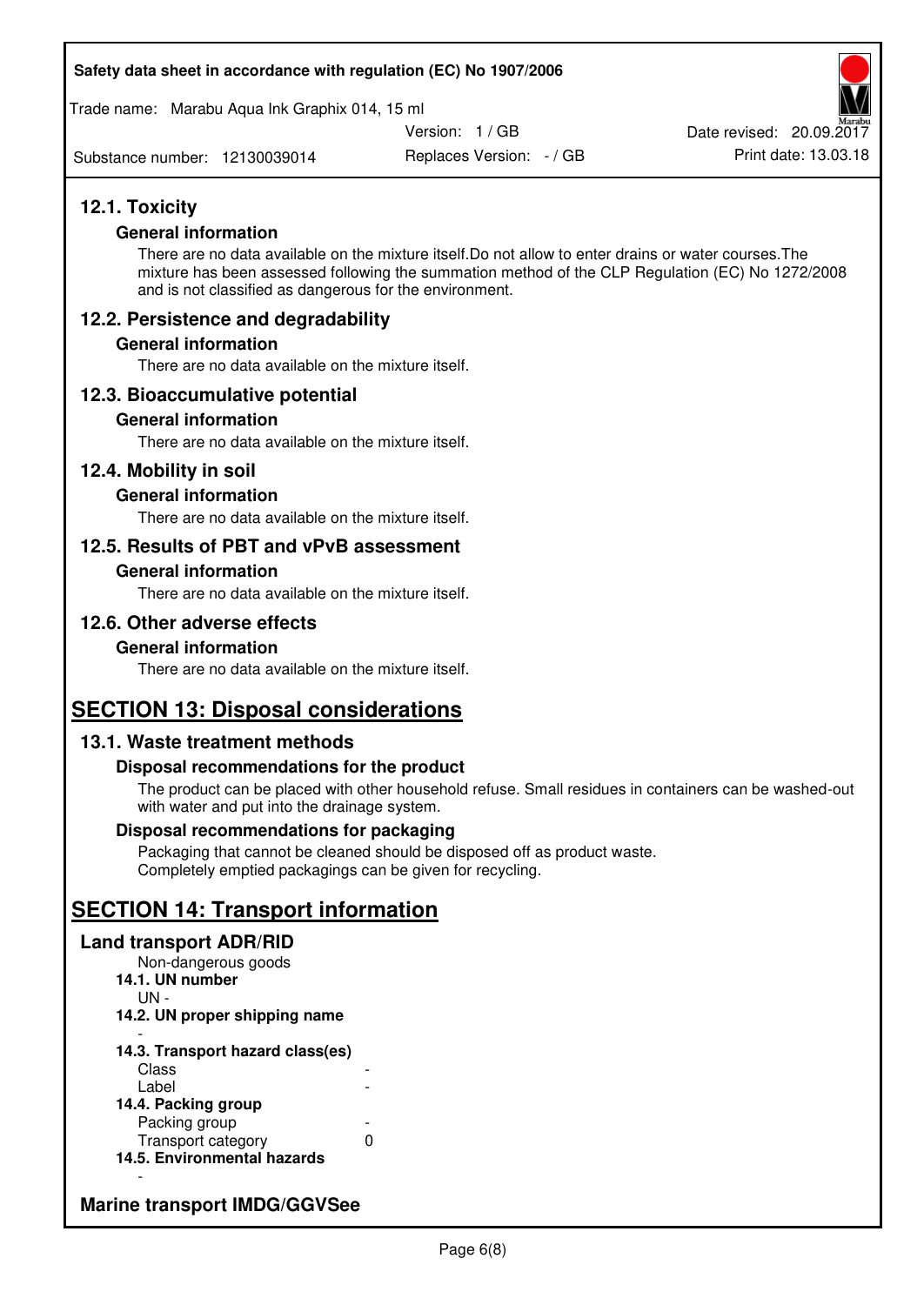| Safety data sheet in accordance with regulation (EC) No 1907/2006                                                                                                                                                                                                                                                                                   |               |                          |     |                          |
|-----------------------------------------------------------------------------------------------------------------------------------------------------------------------------------------------------------------------------------------------------------------------------------------------------------------------------------------------------|---------------|--------------------------|-----|--------------------------|
| Trade name: Marabu Aqua Ink Graphix 014, 15 ml                                                                                                                                                                                                                                                                                                      |               |                          |     |                          |
|                                                                                                                                                                                                                                                                                                                                                     | Version: 1/GB |                          |     | Date revised: 20.09.2017 |
| Substance number: 12130039014                                                                                                                                                                                                                                                                                                                       |               | Replaces Version: - / GB |     | Print date: 13.03.18     |
| The product does not constitute a hazardous substance in sea transport.<br>14.1. UN number<br>UN-<br>14.2. UN proper shipping name                                                                                                                                                                                                                  |               |                          |     |                          |
| 14.3. Transport hazard class(es)                                                                                                                                                                                                                                                                                                                    |               |                          |     |                          |
| Class<br>Subsidiary risk                                                                                                                                                                                                                                                                                                                            |               |                          |     |                          |
| 14.4. Packing group                                                                                                                                                                                                                                                                                                                                 |               |                          |     |                          |
| Packing group                                                                                                                                                                                                                                                                                                                                       |               |                          |     |                          |
| 14.5. Environmental hazards<br>no                                                                                                                                                                                                                                                                                                                   |               |                          |     |                          |
|                                                                                                                                                                                                                                                                                                                                                     |               |                          |     |                          |
| <b>Air transport ICAO/IATA</b><br>The product does not constitute a hazardous substance in air transport.                                                                                                                                                                                                                                           |               |                          |     |                          |
| 14.1. UN number                                                                                                                                                                                                                                                                                                                                     |               |                          |     |                          |
| UN-<br>14.2. UN proper shipping name                                                                                                                                                                                                                                                                                                                |               |                          |     |                          |
|                                                                                                                                                                                                                                                                                                                                                     |               |                          |     |                          |
| 14.3. Transport hazard class(es)                                                                                                                                                                                                                                                                                                                    |               |                          |     |                          |
| Class<br>Subsidiary risk                                                                                                                                                                                                                                                                                                                            |               |                          |     |                          |
| 14.4. Packing group                                                                                                                                                                                                                                                                                                                                 |               |                          |     |                          |
| Packing group                                                                                                                                                                                                                                                                                                                                       |               |                          |     |                          |
| 14.5. Environmental hazards                                                                                                                                                                                                                                                                                                                         |               |                          |     |                          |
| Information for all modes of transport<br>14.6. Special precautions for user<br>Transport within the user's premises:<br>Always transport in closed containers that are upright and secure.<br>Ensure that persons transporting the product know what to do in the event of an accident or spillage.                                                |               |                          |     |                          |
| <b>Other information</b>                                                                                                                                                                                                                                                                                                                            |               |                          |     |                          |
| 14.7. Transport in bulk according to Annex II of Marpol and the IBC Code                                                                                                                                                                                                                                                                            |               |                          |     |                          |
| no                                                                                                                                                                                                                                                                                                                                                  |               |                          |     |                          |
|                                                                                                                                                                                                                                                                                                                                                     |               |                          |     |                          |
| <b>SECTION 15: Regulatory information</b>                                                                                                                                                                                                                                                                                                           |               |                          |     |                          |
| 15.1. Safety, health and environmental regulations/legislation specific for the substance<br>or mixture                                                                                                                                                                                                                                             |               |                          |     |                          |
| <b>VOC</b>                                                                                                                                                                                                                                                                                                                                          |               |                          |     |                          |
| VOC (EU)<br>VOC (EU)                                                                                                                                                                                                                                                                                                                                | 0,23          | ℅<br>2,3                 | g/l |                          |
| <b>Other information</b>                                                                                                                                                                                                                                                                                                                            |               |                          |     |                          |
| The product does not contain substances of very high concern (SVHC).                                                                                                                                                                                                                                                                                |               |                          |     |                          |
| <b>Other information</b>                                                                                                                                                                                                                                                                                                                            |               |                          |     |                          |
| All components are contained in the TSCA inventory or exempted.<br>All components are contained in the AICS inventory.<br>All components are contained in the PICCS inventory.<br>All components are contained in the DSL inventory.<br>All components are contained in the IECSC inventory.<br>All components are contained in the ENCS inventory. |               |                          |     |                          |
| 15.2. Chemical safety assessment<br>For this preparation a chemical safety assessment has not been carried out.                                                                                                                                                                                                                                     |               |                          |     |                          |